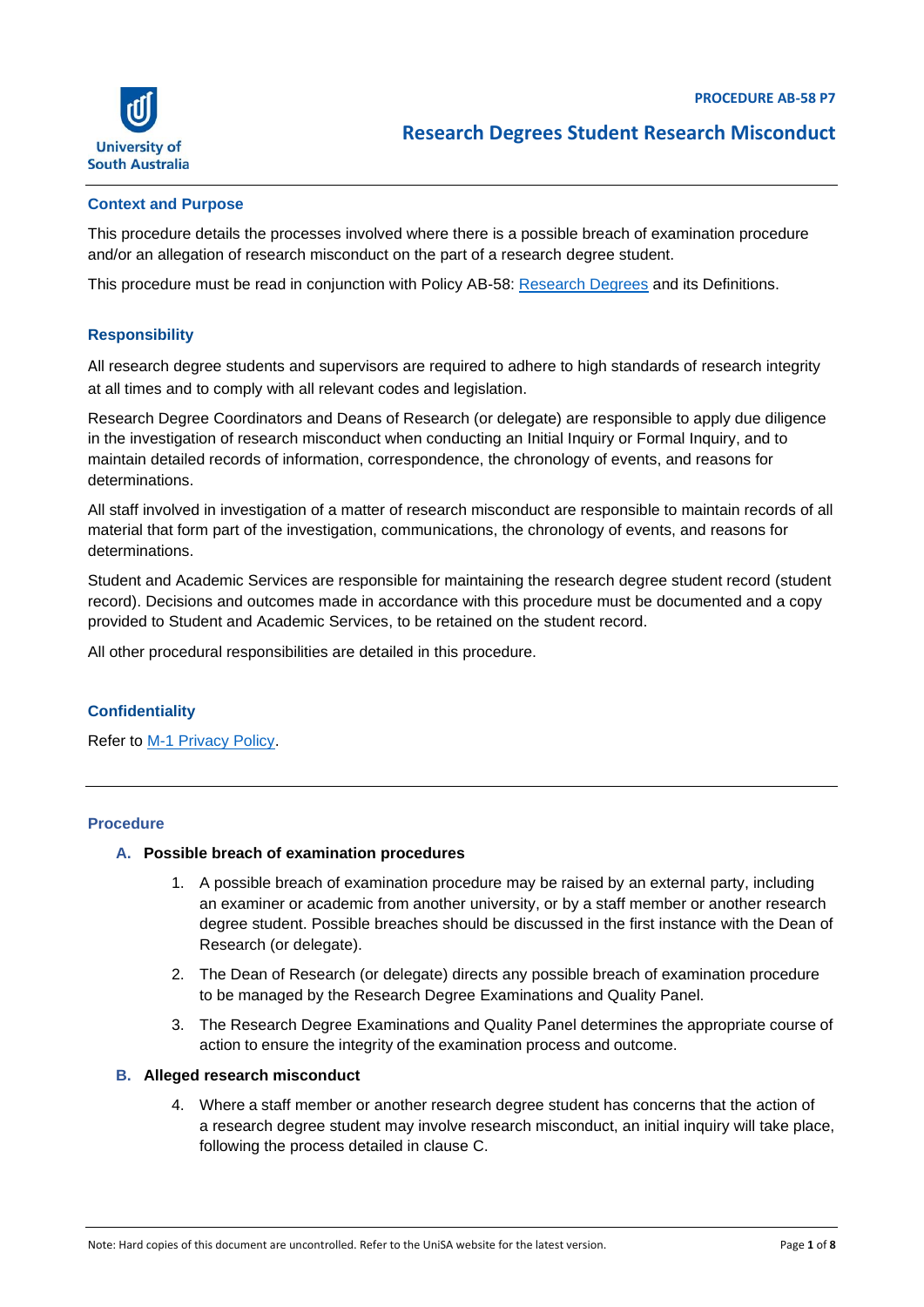- 5. Where an external party, including an examiner or academic from another university, has concerns that the action of a research degree student may involve research misconduct, the issue may proceed to a Formal Inquiry process, as detailed in clauses C and D.
- 6. Where a research degree student who is the subject of alleged research misconduct is also employed by the University, the processes detailed in [Policy AB-66 Research Integrity](https://i.unisa.edu.au/policies-and-procedures/university-policies/academic/ab-66-research-integrity-policy/ab-66-p1-research-integrity/) and its associated Procedure may apply, and also Section 9 - [Disciplinary Procedures of the](https://i.unisa.edu.au/staff/ptc/employment-conditions/enterprise-agreements/)  [University of South Australia Enterprise Agreement](https://i.unisa.edu.au/staff/ptc/employment-conditions/enterprise-agreements/) 2019.
- 7. Where a research degree student has concerns that the action of a staff may involve research misconduct, they must follow the process detailed in [Policy AB-66 Research](https://i.unisa.edu.au/policies-and-procedures/university-policies/academic/ab-66-research-integrity-policy/ab-66-p1-research-integrity/) **Integrity** [and its associated Procedure.](https://i.unisa.edu.au/policies-and-procedures/university-policies/academic/ab-66-research-integrity-policy/ab-66-p1-research-integrity/)

## **C. Initial inquiry into alleged research misconduct**

- 8. Where a staff member or another research degree student has concerns that the action of a research degree student may involve research misconduct, they first discuss the issue with an appropriate Research Degree Coordinator.
- 9. The Research Degree Coordinator may request information or material from the research degree student to assist in their inquiries.
- 10. If the Research Degree Coordinator believes the issue warrants further explanation he/she will notify the research degree student and Principal Supervisor within five (5) working days, detailing their concerns and requesting that the research degree student attend a meeting with the supervisor(s) and Research Degree Coordinator to discuss the matter. The meeting should occur within 20 working days of the initial notification to the research degree student.
- 11. The initial inquiry meeting may proceed whether or not the research degree student responds or attends.
- 12. At the initial inquiry meeting, the research degree student may be assisted or represented by:
	- a. a representative of [USASA,](https://usasa.sa.edu.au/) or in the case of offshore students, a representative of the UniSA partner institution, or
	- b. any staff member or student of the University.
- 13. As a result of the initial inquiry meeting with the research degree student and the supervisor(s), the Research Degree Coordinator may determine that no research misconduct has occurred. In this instance, no further action will be taken, and no record of the allegation will be entered into the student's record.
- 14. If, as a result of the initial inquiry meeting with the research degree student and supervisor(s), the Research Degree Coordinator determines that the actions of the research degree student did involve research misconduct and there is evidence to support this, the Research Degree Coordinator will provide academic counselling to the research degree student and may also stipulate one of the following courses of action:
	- a. a requirement that the research degree student undertakes further research, and if necessary:
		- i. resubmits the work, and
		- ii. corrects the public record for any publications arising.
	- b. a recommendation that the matter proceeds to a Formal Inquiry.
	- c. an alternative course of action, appropriate to the case.
- 15. A record of the outcome determined, according to clause C.14, is provided to the research degree student and Principal Supervisor within five (5) working days of the initial inquiry meeting, and a copy is provided to Student and Academic Services to be retained on the student record.

Note: Hard copies of this document are uncontrolled. Refer to the UniSA website for the latest version. Page **2** of **8**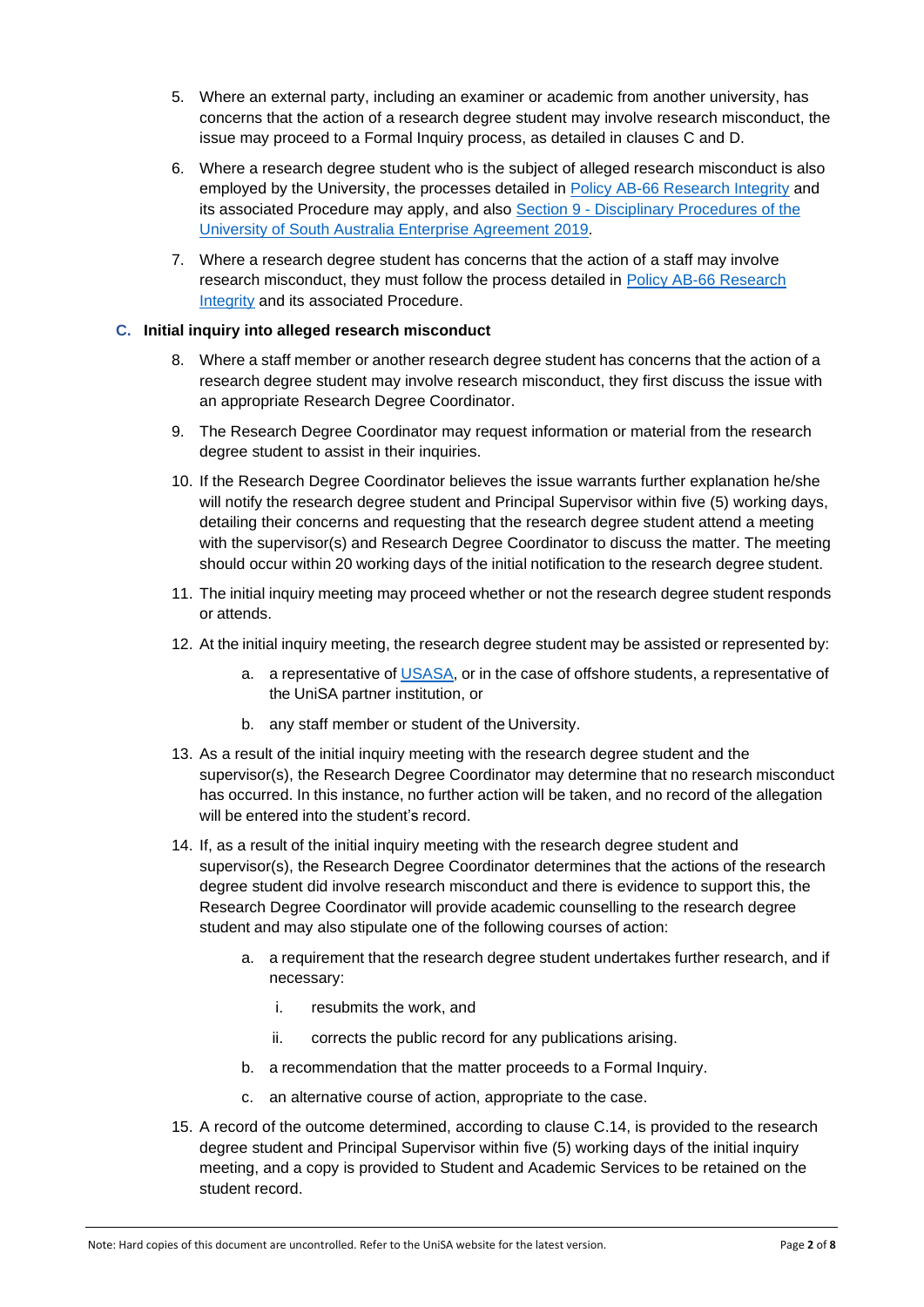16. If the Research Degree Coordinator determines a course of action other than C.14.b., and the research degree student does not agree with the proposed course of action, the matter will proceed to a Formal Inquiry.

## **D. Formal Inquiry into alleged research misconduct**

- 17. A Formal Inquiry can be initiated in one (1) of two (2) ways:
	- a. Upon receipt of advice from the Research Degree Coordinator following an initial inquiry, the Dean of Research (or delegate) will review the case and the evidence provided to determine whether the case should proceed to Formal Inquiry. The Dean of Research (or delegate) may request further information or material from the research degree student. The Dean of Research (or delegate) will, within ten (10) working days, provide the research degree student and the Principal Supervisor with notification of the Formal Inquiry, and a report providing details of the allegations and documentary evidence from the initial inquiry stage. If the Dean of Research (or delegate) determines that a Formal Inquiry will not proceed, they will notify the Research Degree Coordinator, research degree student and Principal Supervisor of this decision. A copy of the correspondence and the report will be sent to Student and Academic Services to be retained on the student record.
	- b. Where an external party, including an examiner or an academic from another university, has concerns that the action of a research degree student may involve research misconduct, the issue will proceed to a Formal Inquiry. Upon receipt of advice from an external party to the Registrar and Director: Student and Academic Services, Student and Academic Services will notify the Dean of Graduate Studies. A staff member or student who receives an allegation from an external party must notify the Registrar and Director: Student and Academic Services in the first instance.
- 18. When notified of an allegation of research misconduct, the Dean of Graduate Studies:
	- a. will seek preliminary investigation of the allegation by the Dean of Research (or delegate) to determine if a Formal Inquiry should proceed.
	- b. may, where the thesis is currently under examination, advise the research degree student that the examination process is halted pending an investigation, and may request that both examiners cease examination pending the investigation.
- 19. The Dean of Research (or delegate) will review the case and the evidence provided to determine whether the case should proceed to Formal Inquiry. The Dean of Research (or delegate) may request further information or material from the research degree student.
- 20. If the Dean of Research (or delegate) determines that a Formal Inquiry should not proceed, they will notify the Dean of Graduate Studies in writing and will include the basis for this decision. A copy of the correspondence and the report will be sent to Student and Academic Services to be retained on the student's record.
- 21. If the Dean of Research (or delegate) determines that a Formal Inquiry should proceed, they will notify, in writing, the research degree student and the Principal Supervisor within ten (10) working days. The notification will include details of the Formal Inquiry meeting, and a report providing details of the allegations and any documentary evidence. A copy of the correspondence and the report will be sent to Student and Academic Services to be retained on the student's record.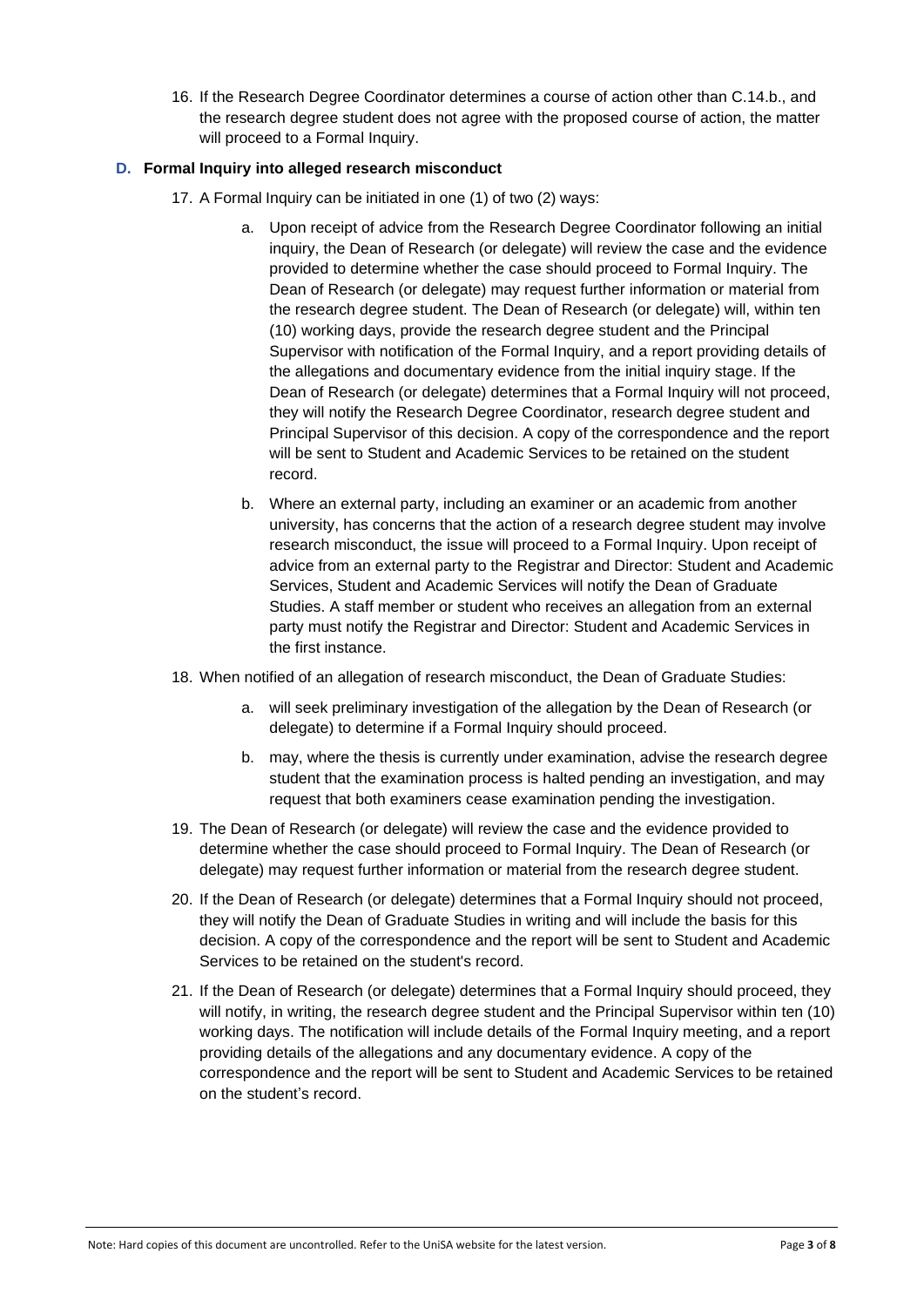- 22. Where the case proceeds to a Formal Inquiry, the Dean of Research (or delegate) will establish the Formal Inquiry Panel (the Panel) consisting of:
	- a. the Dean of Research (or delegate) (Chair),
	- b. an academic staff representative from another Academic Unit than that enrolling the research degree student,
	- c. a nominee of the Registrar and Director, Student and AcademicServices, and
	- d. a representative from [USASA.](https://usasa.sa.edu.au/)
- 23. In addition to the members of the Panel, up to two (2) other senior research staff members may be co-opted to the Panel.
- 24. Under no circumstances can the research degree student's supervisor(s) (current or past) or any member of the Student Appeals Committee serve as a member of the Panel.
- 25. The Panel may invite the staff member, research degree student, or external party, where relevant, who originally raised the allegation of research misconduct to provide evidence to the Formal Inquiry, but they may not serve as a member of the Panel.
- 26. As specified in clause D.17 or D.21, the Chair will write to the research degree student providing details of the alleged misconduct and invite the research degree student to attend (in person or via agreed technology) to present their case to the Panel regarding the allegation. The letter to the research degree student must include:
	- a. a copy of this procedure, and
	- b. copies of all information and documents to be considered at the Formal Inquiry.
- 27. The Formal Inquiry must occur at least five (5) working days after, and normally within 20 working days after, the date recorded on the letter sent to the research degree student, detailed in clause D.21.
- 28. The research degree student may be assisted or represented at the Formal Inquiry by a [USASA](https://usasa.sa.edu.au/) representative, or any staff member or student of the University. This person is not a member of the Panel.
- 29. The Formal Inquiry mayproceed:
	- a. whether or not the research degree student responds or attends, and
	- b. even if all members are not in attendance, provided there is a quorum of three (3) which must include the Chair.
- 30. Where the Formal Inquiry concludes that the action of the research degree student does not constitute research misconduct no further action will be taken. If necessary, the research degree student may be permitted to undertake further research and re-submit thework.
- 31. Where the Formal Inquiry concludes that the action of the research degree student was research misconduct, the Panel will determine an appropriate outcome. Formal Inquiry outcomes may include:
	- a. failure in the course (if part of a Professional Doctorate); or
	- b. suspension from the University for a period not exceeding three (3) years; or
	- c. another appropriate outcome with an impact less serious than termination of enrolment; or
	- d. termination of enrolment.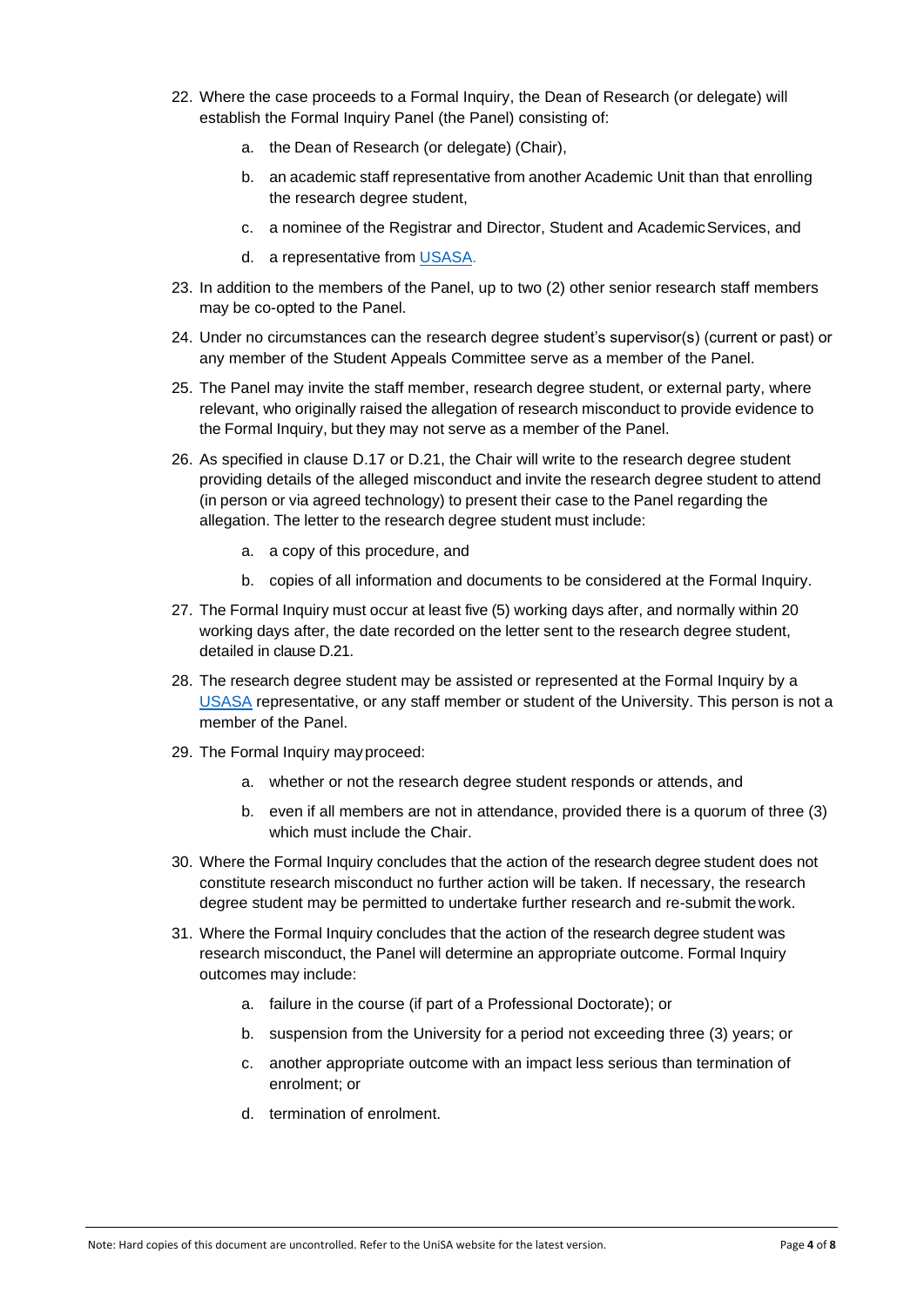- 32. The Dean of Research (or delegate) will notify the following people in writing within 10 working days of the Formal Inquiry of the decision, and the basis for that decision:
	- a. the research degree student;
	- b. the supervisors;
	- c. the Research Degree Coordinator;
	- d. the Dean of Graduate Studies;
	- e. Student and Academic Services, to be retained on the student record;
	- f. the Manager: Research Integrity.
- 33. Where the Panel has determined that the action of the research degree student was research misconduct, the letter must be sent via Registered Post, and include:
	- a. a copy of this regulation;
	- b. the research degree student's right to appeal the decision of the Panel to the Dean of Graduate Studies (refer to Procedure AB-58 P8: [Research Degrees](https://i.unisa.edu.au/policies-and-procedures/university-policies/academic/ab-58/ab-58-p8)  [Appeals and Grievances\)](https://i.unisa.edu.au/policies-and-procedures/university-policies/academic/ab-58/ab-58-p8).
- 34. The Dean of Graduate Studies may report any adverse or non-adverse findings of research misconduct to any such entities and persons if the Dean of Graduate Studies determines that it is necessary to do so.
- 35. For international student visa holders, the University need only await the outcome of a final internal (i.e. within the University) appeal which supports the University's decision before cancelling the research degree student's Confirmation of Enrolment (CoE), unless exceptional circumstances relating to the welfare of the research degree student apply.
- 36. All correspondence relating to the Formal Inquiry and its outcome is to be forwarded to Student and Academic Services and retained on the student record.

#### **E. Recording outcomes of research misconduct and breaches of examination procedures**

- 37. The University will store data about research misconduct and breaches of examination procedures in the research degree student record.
- 38. In the case of initial inquiry where it is determined that no research misconduct occurred, no data will be stored on the student record.
- 39. In the case where no examination procedures have been breached, no data will be stored on the student record.
- 40. All Deans of Research (or delegates) and the Dean of Graduate Studies will have access to any data stored in a research degree student record.
- 41. Where a research degree student has breached an examination procedure, and the breach does not constitute research misconduct, a record of the case will be forwarded to Student and Academic Services to be recorded on the student record. The record will consist of:
	- a. details of the research degree student, the program and the examination;
	- b. the type of breach;
	- c. the counselling provided to the research degree student.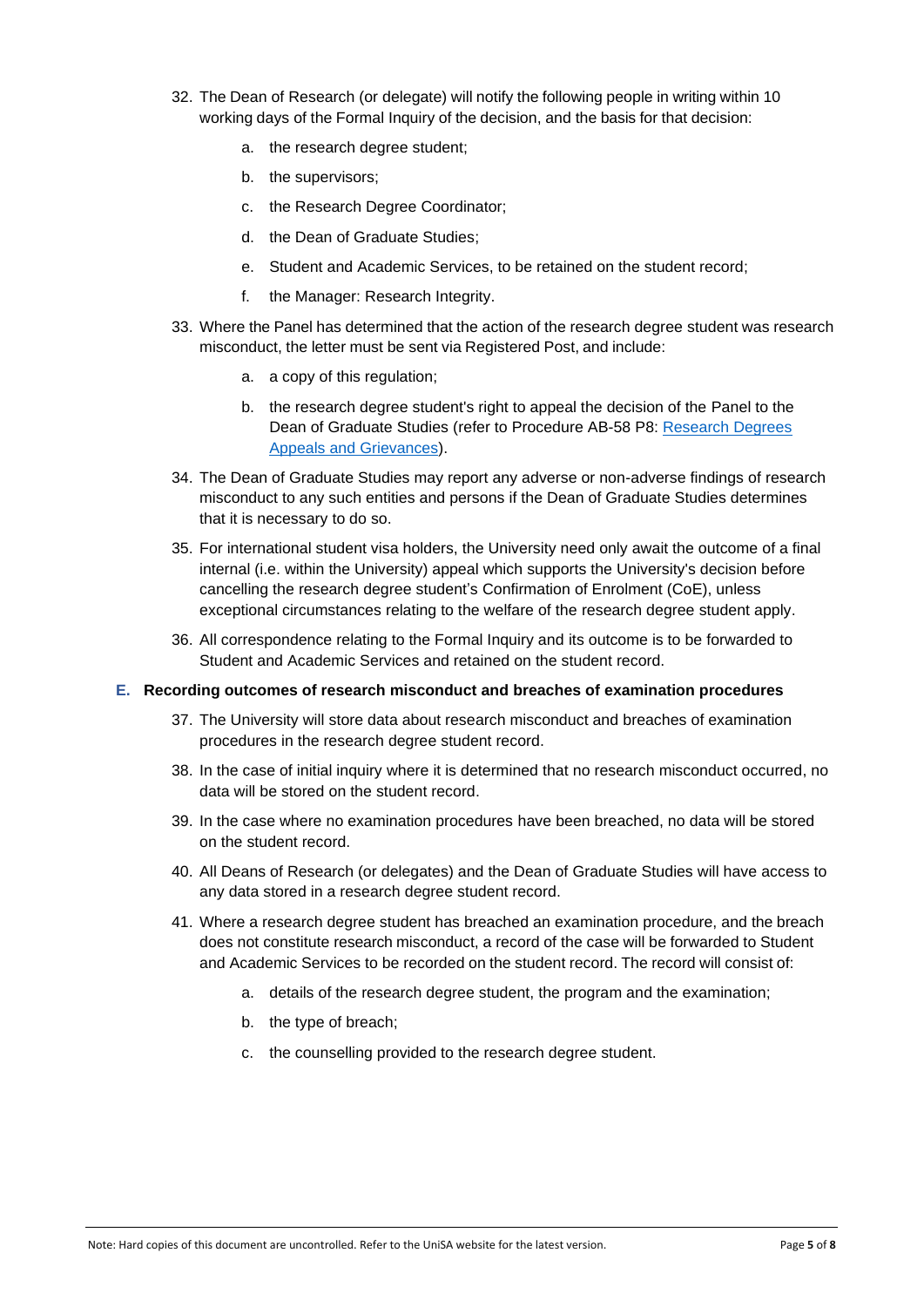- 42. Where it is determined that research misconduct occurred, a record of the case will be forwarded to Student and Academic Services to be recorded on the student's record. The record will consist of:
	- a. details of the research degree student, the program and the research work;
	- b. the type of research misconduct;
	- c. the factors taken into consideration;
	- d. the evidence or other material on which the findings were based;
	- e. the outcome and the reasons for its determination;
	- f. the research degree student's agreement to the specified outcome.
- 43. Where, as a result of an initial inquiry, the Research Degree Coordinator concludes that the evidence in the case is sufficient to proceed they will ensure that a record is retained on the student record to indicate whether the case was referred to a Formal Inquiry Panel, or the research degree student was allowed to re-submit work, and the factors taken into consideration in making that decision.
- 44. Where a Formal Inquiry Panel (Panel) is constituted, the Panel, through the Chair, will have access to the data stored regarding the initial inquiry relating to that case, and to any other cases recorded against that research degree student, in order to assist in their determination. The Panel will add a record of their determination to the student record, including:
	- a. the factors taken into consideration in determining an outcome;
	- b. the evidence or other material on which the findings were based;
	- c. the outcome and the reasons for its determination.
- 45. Where a research degree student appeals the outcome of a Formal Inquiry, in accordance with Procedure AB-58 P8: [Research Degrees Appeals and Grievances,](https://i.unisa.edu.au/policies-and-procedures/university-policies/academic/ab-58/ab-58-p8) the Student Appeals Committee, through the Chair, will have access to the data stored regarding the initial inquiry and Formal Inquiry relating to that case, and to any other cases recorded against that research degree student, in order to assist in the determination.

# **Definitions**

**Academic Unit** is a major organisational unit with responsibility for academic programs. At UniSA, there are seven Academic Units: UniSA: Allied Health & Human Performance; UniSA: Business; UniSA: Clinical & Health Sciences; UniSA: Creative; UniSA: Education Futures; UniSA: Justice & Society; and UniSA: STEM.

**Confirmation of Enrolment (CoE)** refers to the document issued to international students studying in Australia on a student visa, for the maintenance of student visa conditions.

**Dean of Research** is the research leadership role in each Academic Unit who enacts the University's research strategy and is responsible for the oversight of research degree programs in their Academic Unit. The Dean of Research may delegate the leadership and management of research education and related activities to a Professorial Lead with portfolio responsibility for the research degrees in the Academic Unit.

**Enrolment** is the process by which persons who have been admitted to a University program are formally registered to undertake one or more courses within their program as either commencing or continuing students.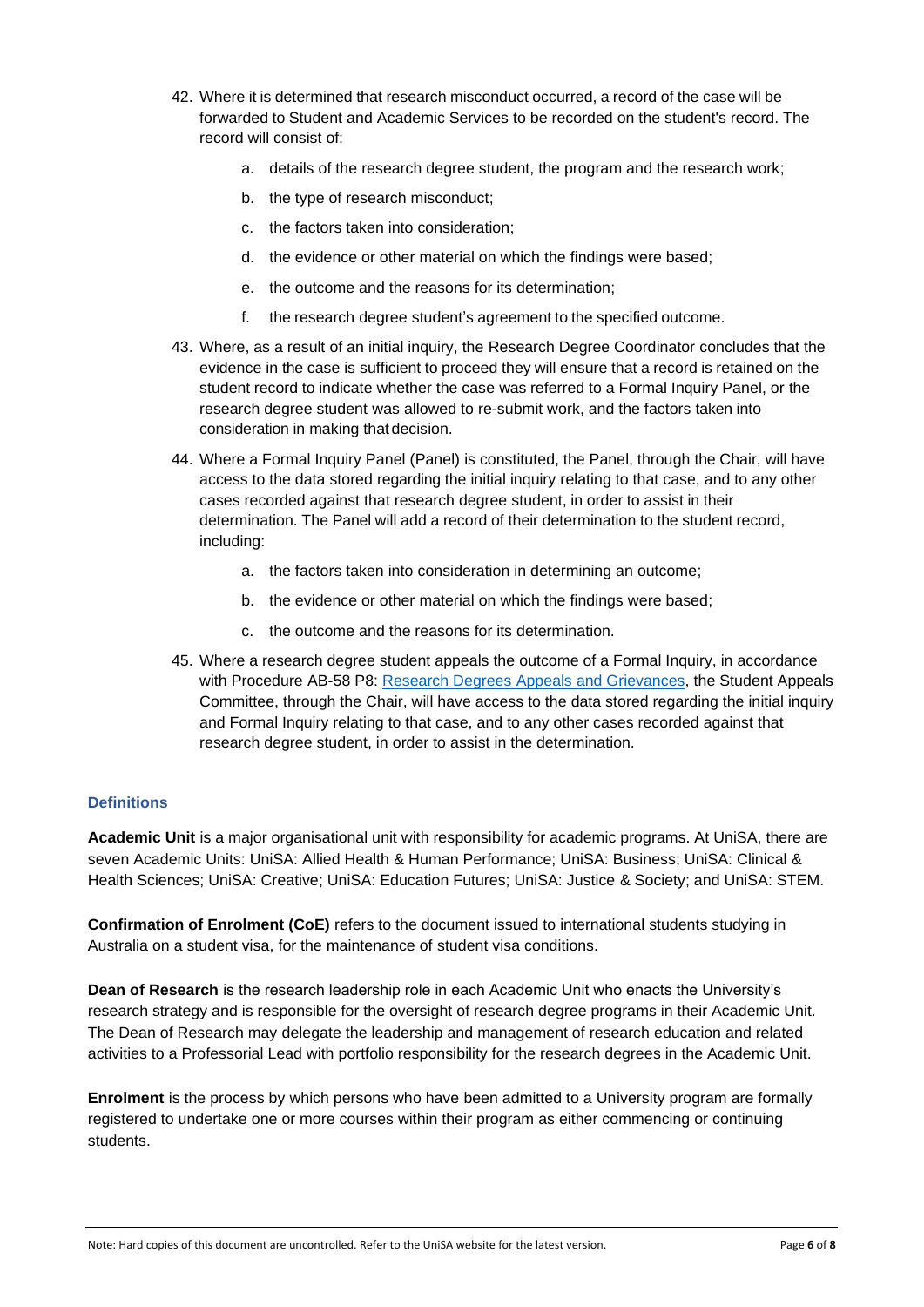**Enterprise Agreement/Collective Agreement** is the University of South Australia Enterprise Agreement 2019 and the University of South Australia Senior Staff Collective Agreement 2006 (as varied or replaced from time to time).

**Examiner** is an academic from another University or research organisation, appointed to assess and evaluate a research degree thesis, Oral Defence and any accompanying creative or published work on the basis of criteria specified by the University.

**Principal Supervisor** is a university academic staff member or adjunct who has primary responsibility for guiding the postgraduate research undertaken by a designated research degree student and for overseeing the progress of that student towards completion of their research degree. The Principal Supervisor is normally responsible for decisions and processes as detailed in relevant procedures, including convening the Supervisory Panel for reviews of research degree student progress, and consultation on the research project.

**Research Degree Coordinator** is a member of academic staff, appointed by the Dean of Research in an Academic Unit, who has responsibility for pastoral care of research degree students. The Research Degree Coordinator convenes Confirmation and Reviews of Progress, and acts in accordance with Policy AB-58 Research Degrees and associated procedures.

**Research Degree Examinations and Quality Panel is** the panel convened by the University's Research Degrees Committee to assess and determine complex academic matters with regard to research degree students.

**Research degree student** is an individual enrolled in a research degree.

**Supervisors** are members of the University Community who have oversight and/or direction of the work of staff or students.

**Suspension** may occur if the research degree student has not completed the requirements for the degree. Enrolment lapses prior to the completion process due to the student failing to make satisfactory progress. Within three (3) years, the student may seek reinstatement and be re-admitted if appropriate support is available.

**Termination** may be determined as an outcome of a Formal Inquiry into alleged research misconduct. No reinstatement is permitted.

**Thesis** is a body of research work that is submitted by research degree students for examination. Research work means any combination of a thesis, dissertation, portfolio of work, exegesis, creative work, published articles or written project in accordance with the relevant research degree requirements.

**University Community** refers to all students and staff members of the University including honorary title holders, adjuncts, visiting academics, guest lecturers and volunteers who are contributing to the work of the University but who are not staff members.

## **Further Assistance:**

[Student and Academic Services](https://i.unisa.edu.au/students/research-students/contact-the-graduate-research-team/)